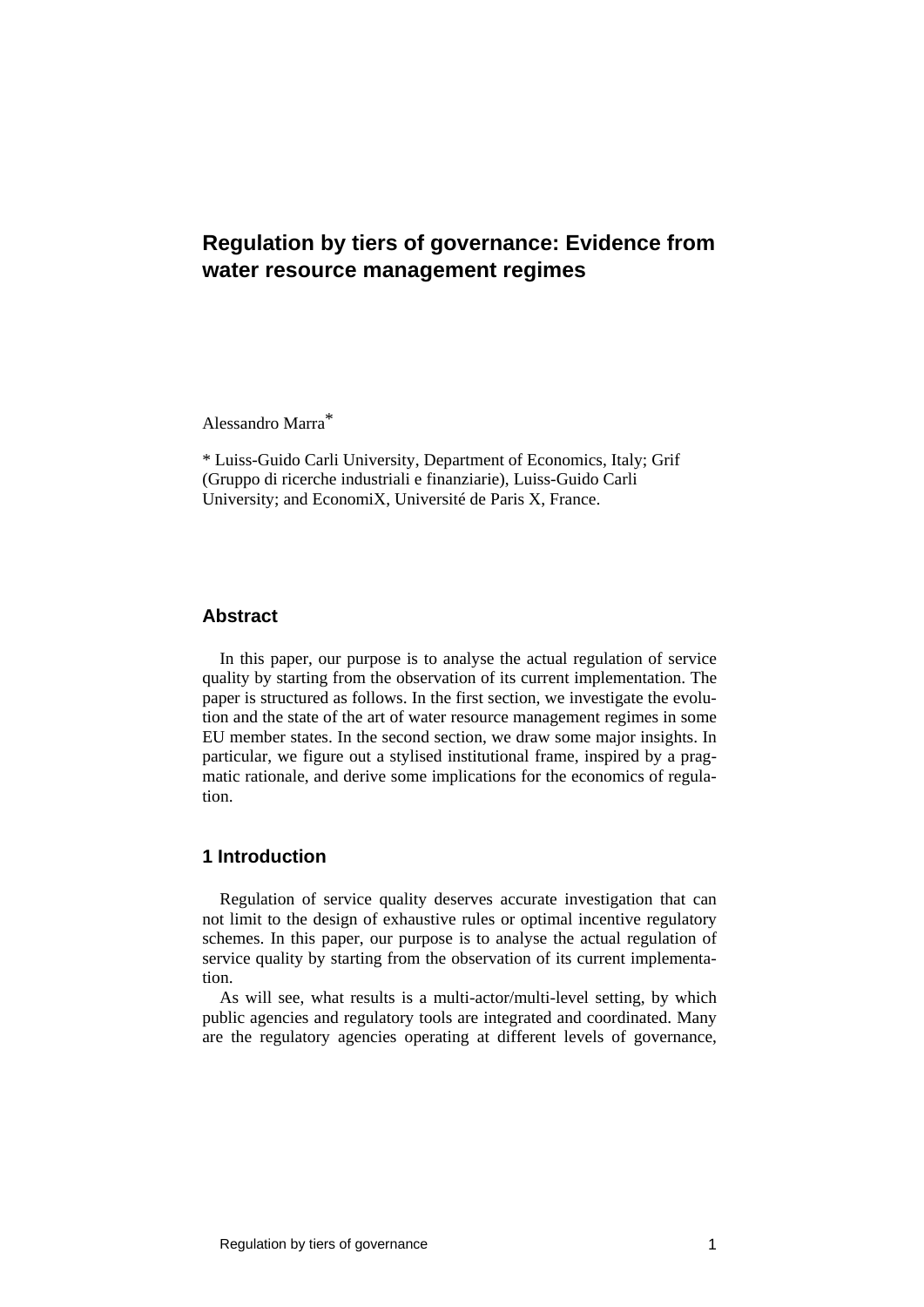pursuing different objectives, making use of different tools, operating at different phases of the regulatory process, and continuously interacting among themselves.

By observing the evolution and the state of the art of the institutional settings (in terms of public authorities involved and regulatory tools adopted) behind the water management regime in some member states (Belgium, France, Italy, Spain and the Netherlands), we draw some major insights.

Firstly, we derive a generalised institutional movement from one single public agency, to multiple competing agencies, to multiple but (as much as possible) coordinated public authorities. Nowadays, what emerges is what we call *governance*, in as much multiple agencies implement different regulatory tools and/or different phases of the regulatory process under some form of vertical and horizontal coordination.

Secondly, we figure out a stylised multi-actor/multi-level institutional frame, inspired by a straightforward rationale, and derive some implications for the economics of service quality regulation. In this introduction, we anticipate it is the relevant geographical and temporal dimension of the service quality issue to cope with that allow first selecting the most suitable tier over which to let competent agencies work and, then, attaching to them an institutional task.

Thirdly, under the implicit assumption that a more integrated governance would imply better water quality performance, we propose to concentrate on *coordination* issues.

The paper is structured as follows. In section no. 2, we investigate the evolution and the state of the art of water resource management regimes in some EU member states, and in section no. 3 we draw some major insights. In particular, we figure out a stylised institutional frame, inspired by a pragmatic rationale, and derive some implications for the economics of regulation.

# **2. Regulation of quality in water resource management regimes: evolution and state of the art**

Regulation of *service quality* is crucial in the water management sector, where the notion of service quality usually referred to somehow overlaps with the concept of *water resource sustainability*, which includes drinking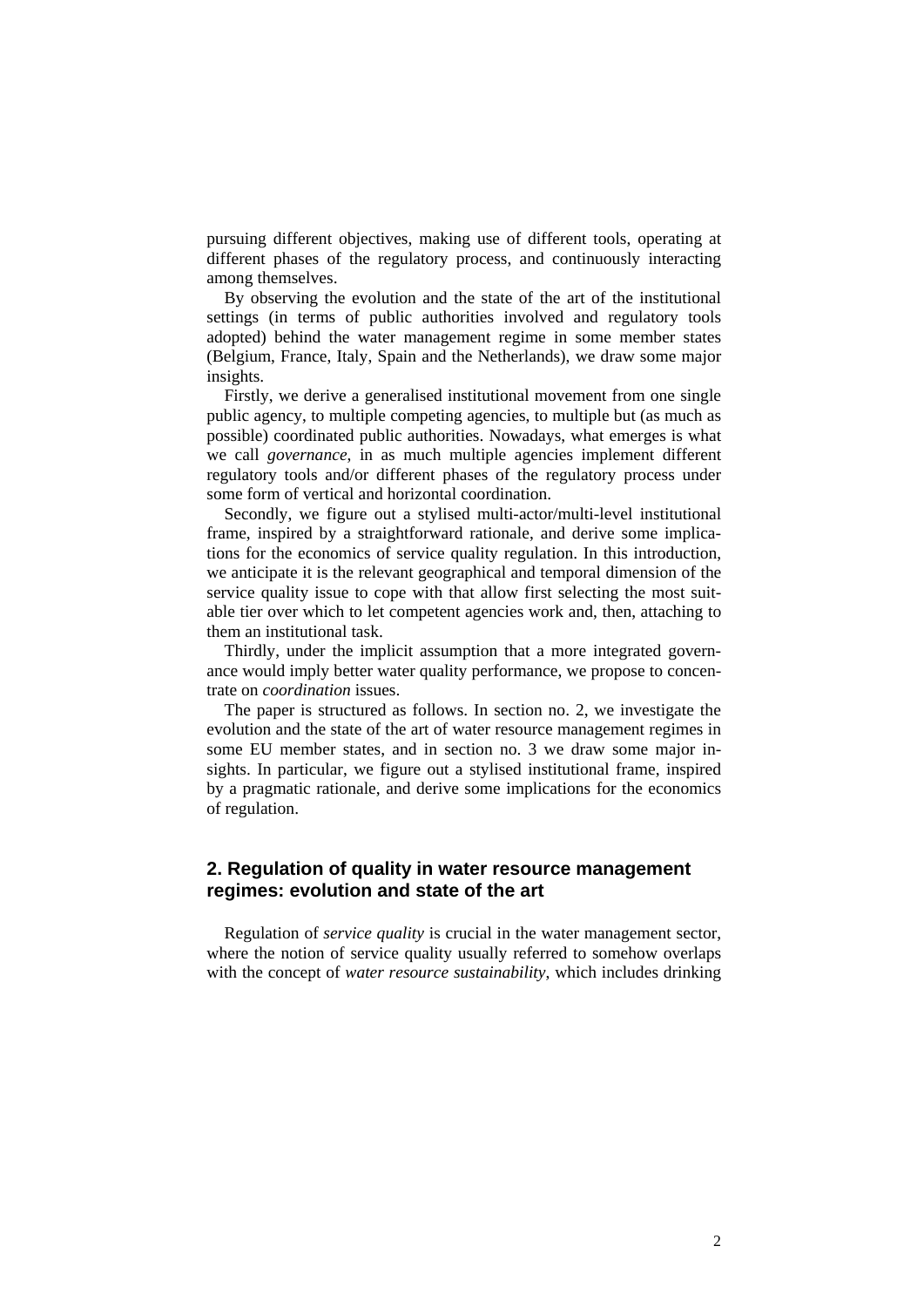water quality (i.e., microbiological water quality) and sewage effluent quality (i.e., sewage treatment plant compliance)<sup>1</sup>.

By relying on the results of two wide research projects, entitled *Euwareness* and *Euromarket*2, we observe the evolution and the current profile of the institutional settings (in terms of public authorities and regulatory tools) behind water management regimes in some member states: Belgium, France, Italy, Spain and the Netherlands.

#### **2.1 Evolution**

Along the lines traced by Knoepfel, Kissling-Näf and Varone (2001), who investigate the correlation between the growing degradation of natural resources and the evolution of resource management regimes, we derive a generalised movement of the institutional settings behind water resource management:

- 1. from very simple institutional structures (i.e., with one *single* public agency),
- 2. to more complex (i.e., with multiple *competing* public agencies) settings,
- 3. to more integrated (i.e., with multiple but, to some extent, *coordinated* public authorities) ones.

Since the '60s, many EU member states became aware of the role that a more integrated and coordinated institutional setting could play to face water resource crises, both in terms of water quality degradation and quantity

<sup>&</sup>lt;sup>1</sup> In the water sector, for service quality we could also refer to: water supply reliability (frequency of interruptions, restoration times, responsiveness to bursts); water resource security (reuse, unaccounted water); sewerage service reliability (frequency of blockages and interruptions, responsiveness); affordability (prices and charges, consumption, payment difficulties). In this paper, however, we refer to service quality as water resource sustainability, taking into account drinking water quality and sewage effluent quality. 2 This section relies on the results of two broad research projects, called *Euwareness*

<sup>(</sup>European Water Regimes and the Notion of a Sustainable Status) and *Euromarket* (on Water liberalisation scenarios: An empirical analysis of the evolution of the European water supply and sanitation sectors). These were referred to, respectively, for section 2.1 and 2.2. The former, supported by the European Commission under the 5<sup>th</sup> Framework Programme, has been coordinated by the University of Twente in the Netherlands, and has involved six research institutes from six European countries (Netherlands, Belgium, France, Spain, Italy, Switzerland). Also the latter project has been funded by the European Union, under the thematic programme Energy, Environment and Sustainable Development of the 5<sup>th</sup> Framework Programme and the State Secretariat for Education and Research. It has been coordinated by the Ecole Polytechnique Fédérale de Lausanne (scientific coordination) and UNESCO-IHE (administrative and financial coordination). For an overview, see also Kuks and Kissling-Näf (2004), Bressers and Kuks (2004), Finger, Allouche and Luis-Manso  $(2007)$ .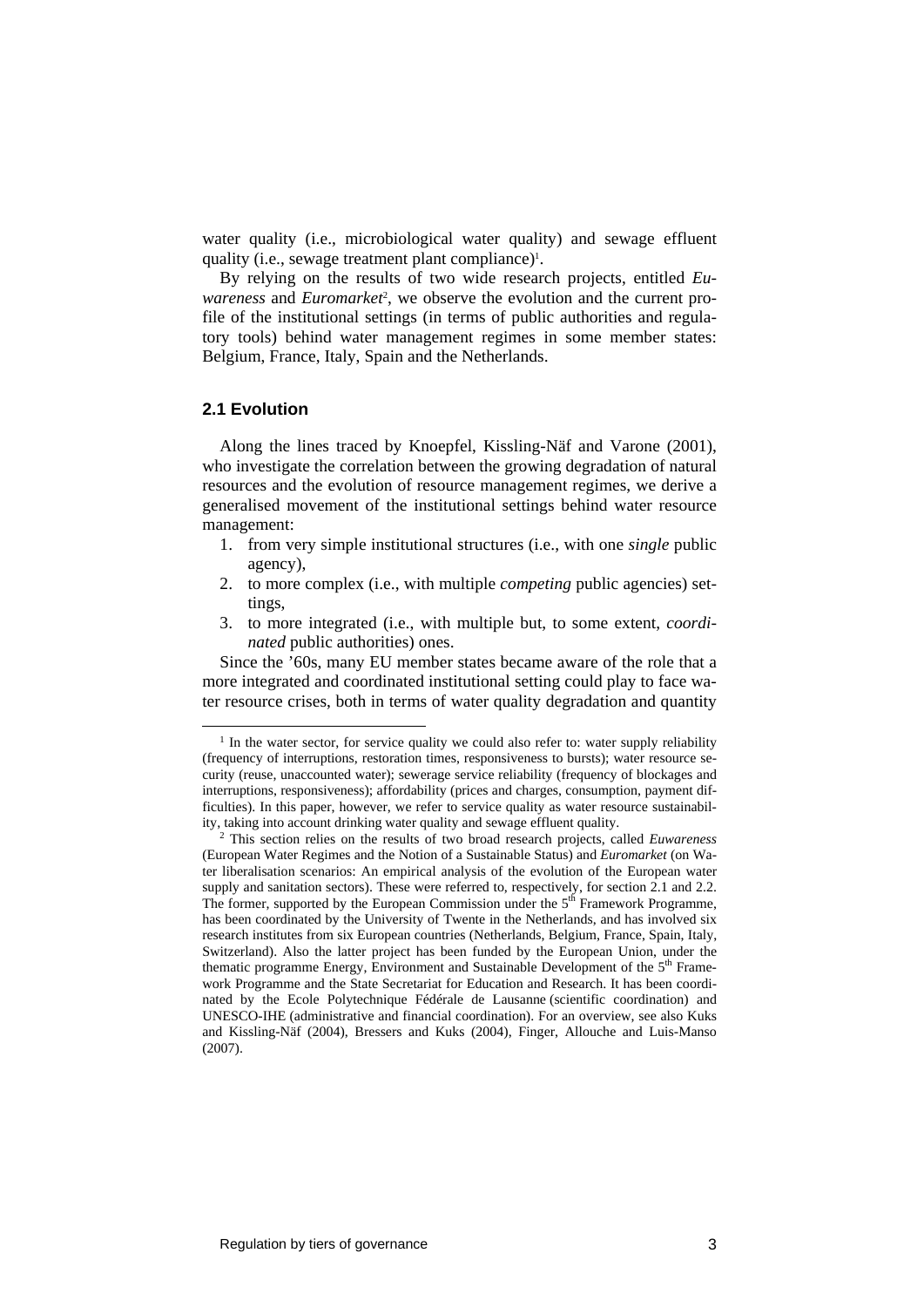reduction. To solve a wide scale of *rivalries*, in water uses but also among different institutions and regulatory interventions, a more *coherent* institutional setting was needed. It resulted a more *integrated* water resource management, where several public interventions and different regulatory perspectives on water were combined, first of all, into a more *consistent* policy-view.

According to Kissling-Näf and Kuks (2004), towards the end of the '80s and at the beginning of the '90s, in some EU member states, the phase of *rivalry* among different institutions (as is usual in complex regimes) was crossed and a new phase took place, characterised by a more *coordinated* framework, not only in terms of *policy* approach, but also in terms of *legislative* initiatives and governance settings.

With regards to our country-screenings, we observe the first attempts towards integration already in the '60s: different environmental and economic agencies' tasks and spheres of action were merged into a more balanced and coherent frame. We limit to mention some of these *institutional changes* by referring to:

- 1. the approval of a unique water policy planning (*pol*);
- 2. the adoption of more integrated legislation (*leg*);
- 3. the *administrative decentralisation* (*adm*; with resulting fragmentation of competences);
- 4. the institutionalisation of some sort of water basin approach (*wba*, meant as *functional decentralisation*)3.

Concerning the approval of a unique water policy planning, Belgium started *integrating water policy* only recently, in 1995. Before, water resource management was systematically implemented through other relevant (often prevailing) policies, such as agriculture, industry and public health. In Italy, a first serious and organic attempt to make *planning* in the water sector took place already in 1963 with *Law no. 129/1963*. An effective water policy planning started, however, only in 1990, with *Law no. 183/1989*. Spain adopted an integrated water policy approach in 2001, with the *National Hydrological Plan*: even though in this country a draft water distribution plan was already presented in 1993, in fact it was adopted 8 years later. In the Netherlands, water policy planning started before, in 1968: after the World War  $2<sup>nd</sup>$ , risk of natural resources exhaustion created the conditions for water use planning, resulting in the first *Water Policy Plan*, which was adopted in 1968. Since 1985, a more integrated approach towards quantity and quality management was adopted: it formed the basis for the *National Water Policy Plan*, adopted only in 1989, with the *Third* 

<sup>&</sup>lt;sup>3</sup> The short description below, on each of the institutional changes, is based on Kissling-Näf and Kuks (2004).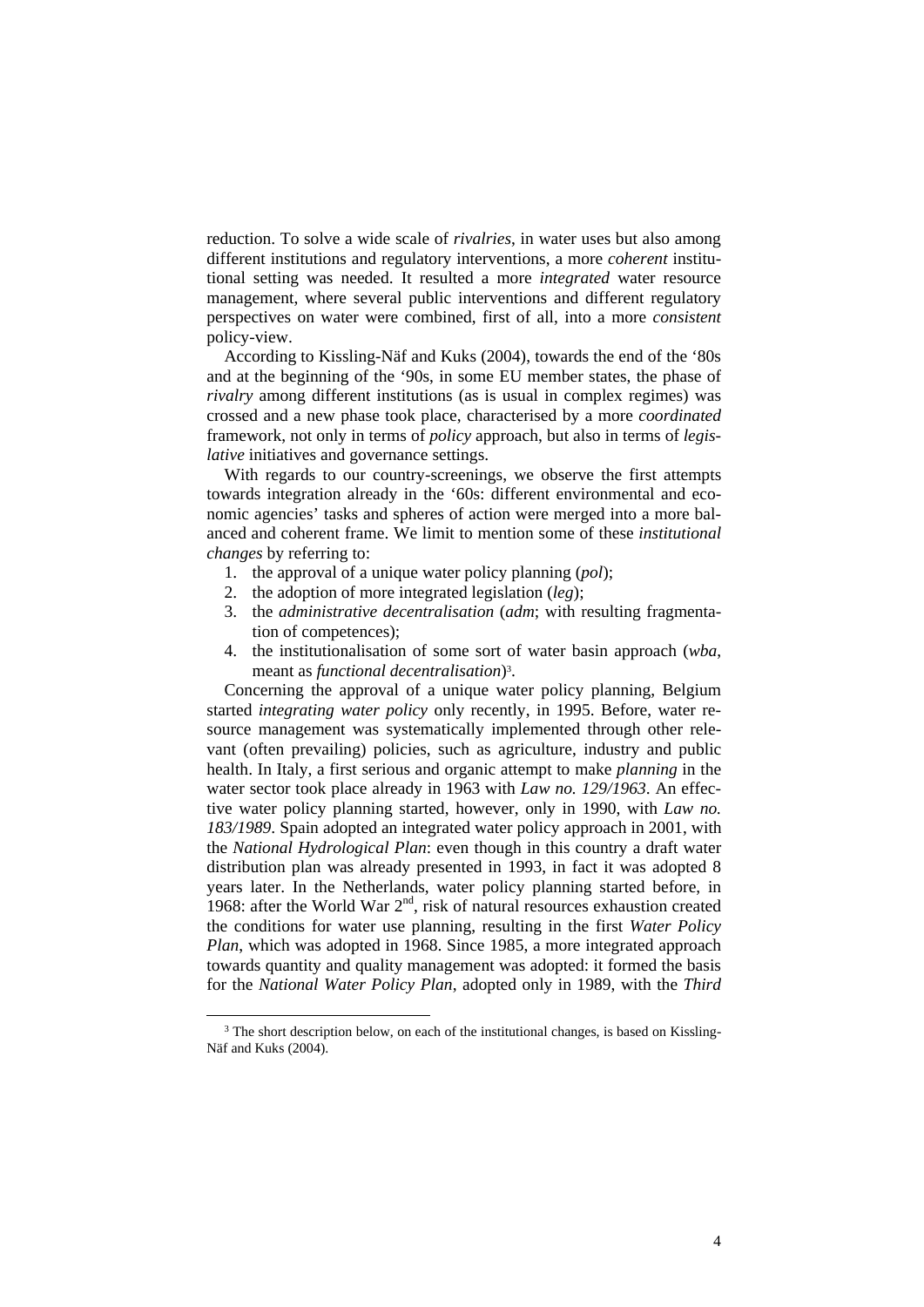*National Water Policy Plan*. In France, the *Water Law no. 92-3* can be considered as the starting point of an integrated water regime, as created a new framework for water resource management by means of the introduction of the *ecological planning and management*.

With regards to the adoption of more integrated legislation. Belgium issued more *integrated legislation* very late; the problematical federalisation process, in fact, delayed considerably its adoption. In the Netherlands, the Water Management Act adopted in 1989 provided integrative legislation with regard to water management in its entirety. In the '90s, partly driven by the EU activism, serious efforts have been done to create a more rigorous legislative framework, according to which institutions, policies and plans could be coherently put in place. In France, as mentioned above, the *Water Law no. 92-3* aimed at creating a unitary legal framework for water*:*  by proclaiming water resources as an object of national heritage, for the first time the legislator recognised the need to protect *per se* this resource, in terms of quality and quantity. Italy adopted integrated legislation in 1989 (with *Law no. 183/1989* on the creation of Water Basin Authorities), even if it is still incomplete. More interesting is the case in Spain, which represents an exception in the EU since it has not yet developed an integrated water management: the 1985 Water Act and the 1999 Water Act take care of environmental and ecological effects of water use, but not of water pollution.

It is very complex to represent the institutional movement towards *administrative decentralisation and fragmentation of competences*: firstly, because it is not simple to separate such institutional evolution from what we define *functional decentralisation*; secondly, for the difficulties linked to identify the many new administrative bodies created or those to which new and different functions were assigned; thirdly, for the many instances in which the reform was issued but, in fact, not implemented.

In France, with *Law no. 92-3*, new institutions were created, such as the *Local Water Commission* (composed of local authorities), State public administrative bodies and user representatives. There was also a closer coordination of administrative bodies at the local level (*MISE – Interdepartmental Water Mission*). In Italy, in 1994, it was introduced the *Galli Law* on the *optimum area* for water services, dealing with water services and their management, allowing Regions and municipalities to raise finance and set user charges. The objective was to overcome the fragmentation of the water supply sector: its actual implementation will force intermunicipal coordination. In the Netherlands, a though rivalry existed between the State and water boards: important water legislation adopted at the beginning of the XX century institutionalised the co-existence between a central/national and a regional water management. This is referred to as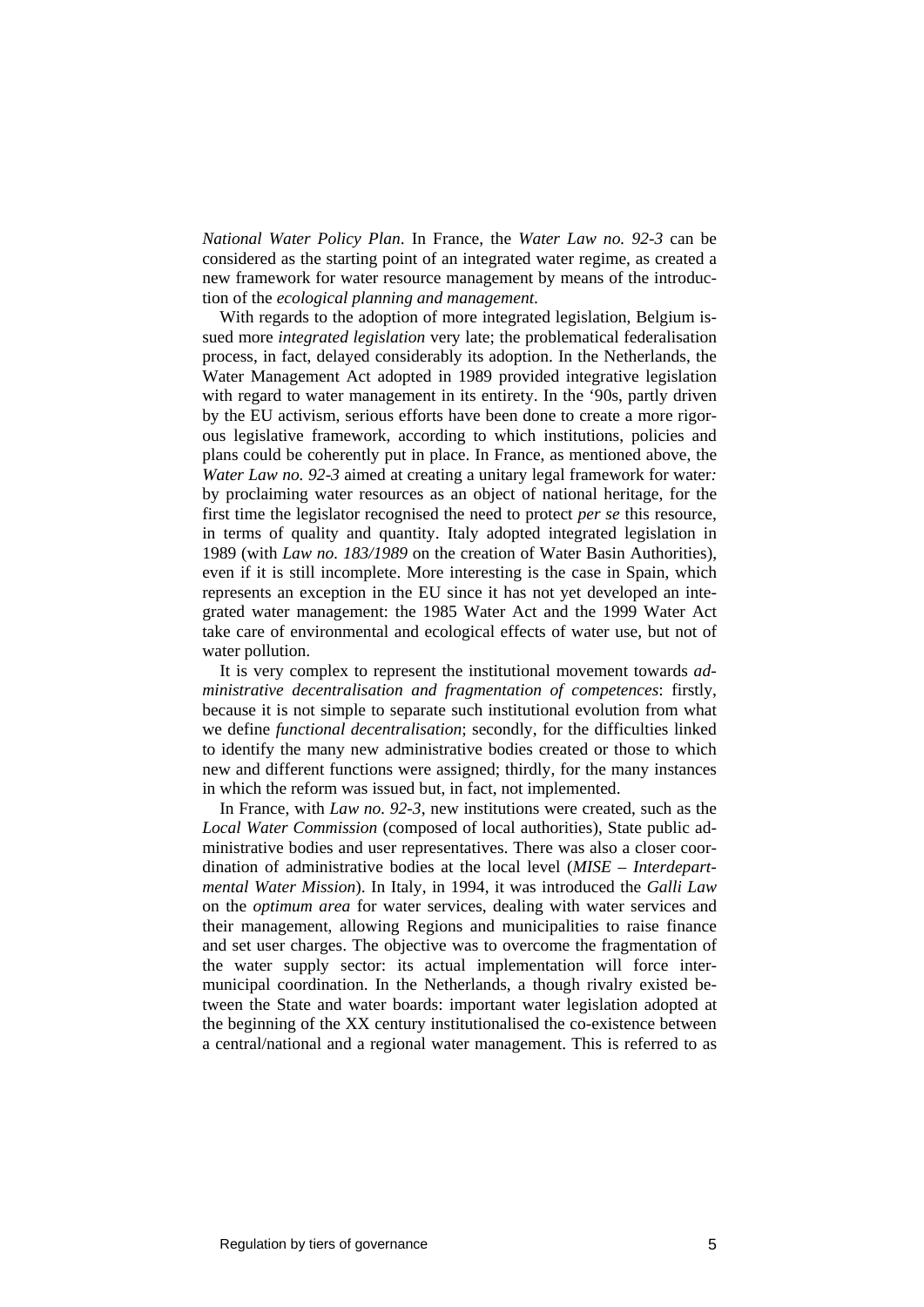the establishment of a *decentralised unitary* state for water management: central authorities were responsible for water with national importance, while regional water boards took care of water bodies with regional relevance. In Belgium, scenarios were more complex. In the Flanders, the 1971 National Law was partially implemented: for example, in 1975, municipalities were expropriated of their treatment plants, at the benefit of *VZK* (a company created for the coast territory) and *VWZ* (a company established for the *Escaut/Meuse*). In Wallonia, for instance, the national Minister of Walloon Affairs delegated in 1977 the task to treat wastewater to eight inter-communal associations of water treatment (the so-called *intercommunales*). In Spain, aside from the Drainage Basin authorities, which depended directly on the authority of the State and its financing, a very soft water policy decentralisation took place.

Concerning the *institutionalisation of a water basin approach* (what we refer to as *functional decentralisation*), in Belgium it took place in the Flanders, where informal basin committees were set up around 1995, for each of the eleven basins in the region. In France, six basin agencies (the so-called *Agences de l'eau*) were already set up in 1964 for the consultation, promotion and financing of water management. River basin committees were created in 1992, with *Law no. 92-3*, which provided for a water resource development and management plan for each river basin. In the Netherlands, the institutionalisation of a water basin approach took place with the *Water Boards*: although these were already existing before 1985, regional water management was assigned to them only in 1992. In Italy, river basin authorities are called *Autorità di Bacino*, created in 1989: *Law no. 183/1989* identified six major national watersheds (covering the most important Italian rivers), each with a special management authority, and eighteen inter-regional basin authorities. In Spain, a water basin approach was implemented in 1926 through the Drainage Basin authorities (the socalled *confederaciones hidrográficas*), which were created to group all major water users of each river basin. Sixty years later, the *1985 Water Act* established the water management through hydraulic basins and changed the *confederaciones hidrográficas* into basin institutions.

#### **2.2 State of the art**

Next, we aim at summing up the water resource management regimes currently *at work* in our selected EU member states. Such a short description is directed to put emphasis on the following main features of the institutional settings:

1. the high number of regulatory agencies;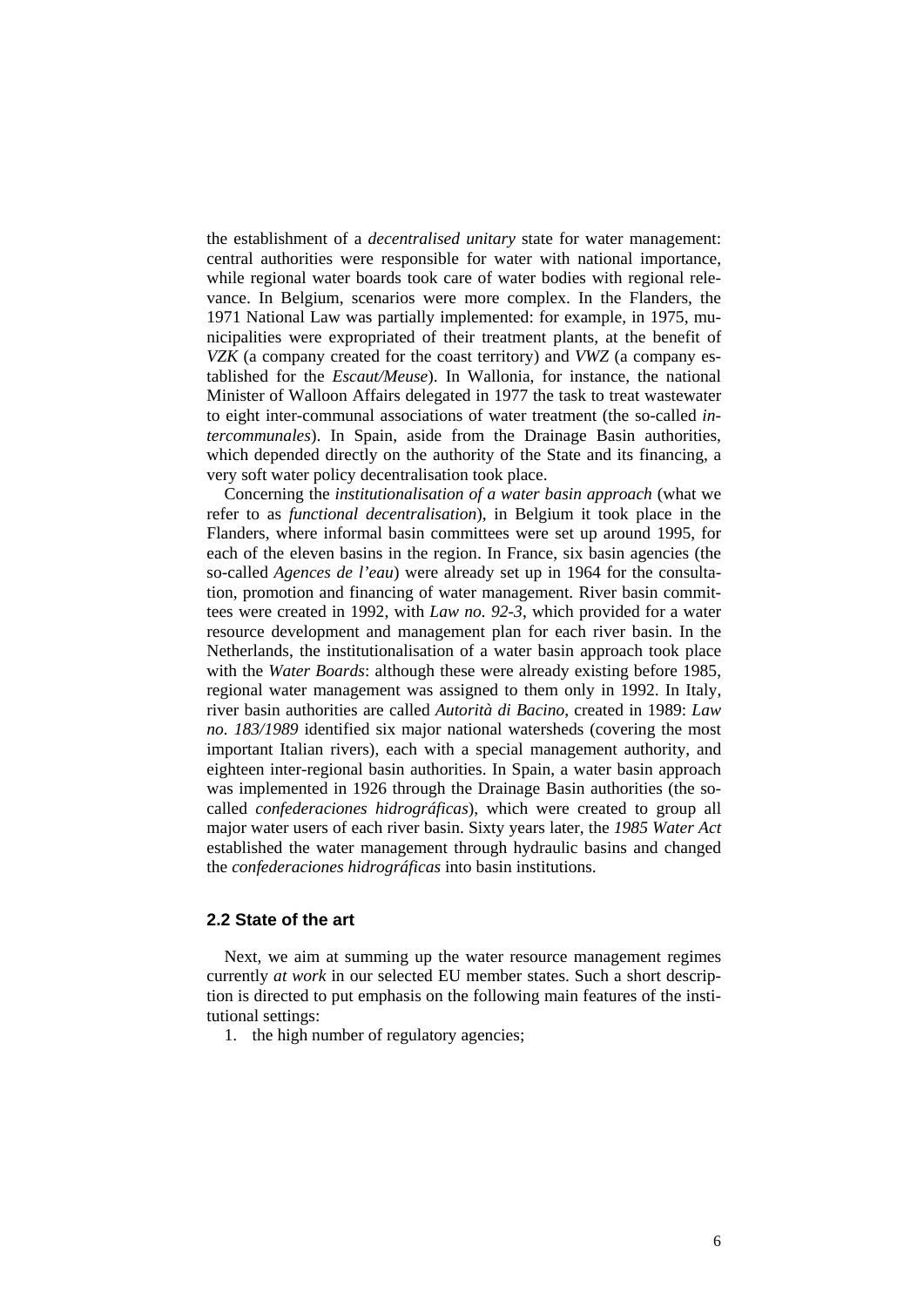2. the many tiers of governance involved;

3. the extent of the institutional interactions between them;

Before investigating the current water resource management regime, a *methodological premise* is compulsory.

In the first place, for the sake of simplicity, we look at only two stages of the integrated water cycle: water distribution and wastewater treatment. Nonetheless, given the strict linkage existing with the wastewater treatment stage and the strong support it provides to the sustainability goal, we also take into account the sewerage phase. What is left out, then, is just the phase of resource access and water production, because in some sense less relevant for our definition of service quality.

Secondly, we concentrate on quality prescriptions and on two economic instruments that have a less direct effect on water quality: tariff regulation (as long as it embodies a means to make people aware about water resource scarcity) and subsidies (turned, for example, to build new and more efficient distribution networks or treatment plants).

Lastly, we stylise the regulatory process into three major phases: design, implementation (including quality monitoring) and enforcement; all these phases, as will emerge in the next session, are carried out by several agencies with *different competences* and *institutional tasks*, and need to be vertically and horizontally coordinated.

As follows, we introduce the *public governance* of water resource management in each country, distinguishing by stages of the integrated water cycle, and highlighting competent authorities, tools and phases of the regulatory process.

Since **Belgium** is a federalised State, we deal separately with the two regions of the Flanders and Wallonia4: these are different in many respects and represent an exceptional field of investigation to carry out a benchmarking analysis and compare the performance of regulating water resource management by means of different institutional settings.

At the water supply stage, several are the actors of implementation in **the Flanders**: the Flemish Government adopts implementation decrees, sets the modalities of application and extends the missions of public service, after consultation of the Regulatory Authority. The Flemish Minister of the Environment, with the Administration of the Environment (*AMINAL*), prepares and implements the reform of the quality standards, after consultation of the Hygiene Inspection. A local Commission of water supervises on the entire water supply process. The scheme is completed by a Regulatory Authority with the duty to reach and accompany improvements in performance, a better service and more transparency. On a opera-

 <sup>4</sup> For the sake of brevity, we gave up from investigating the Region of Brussels.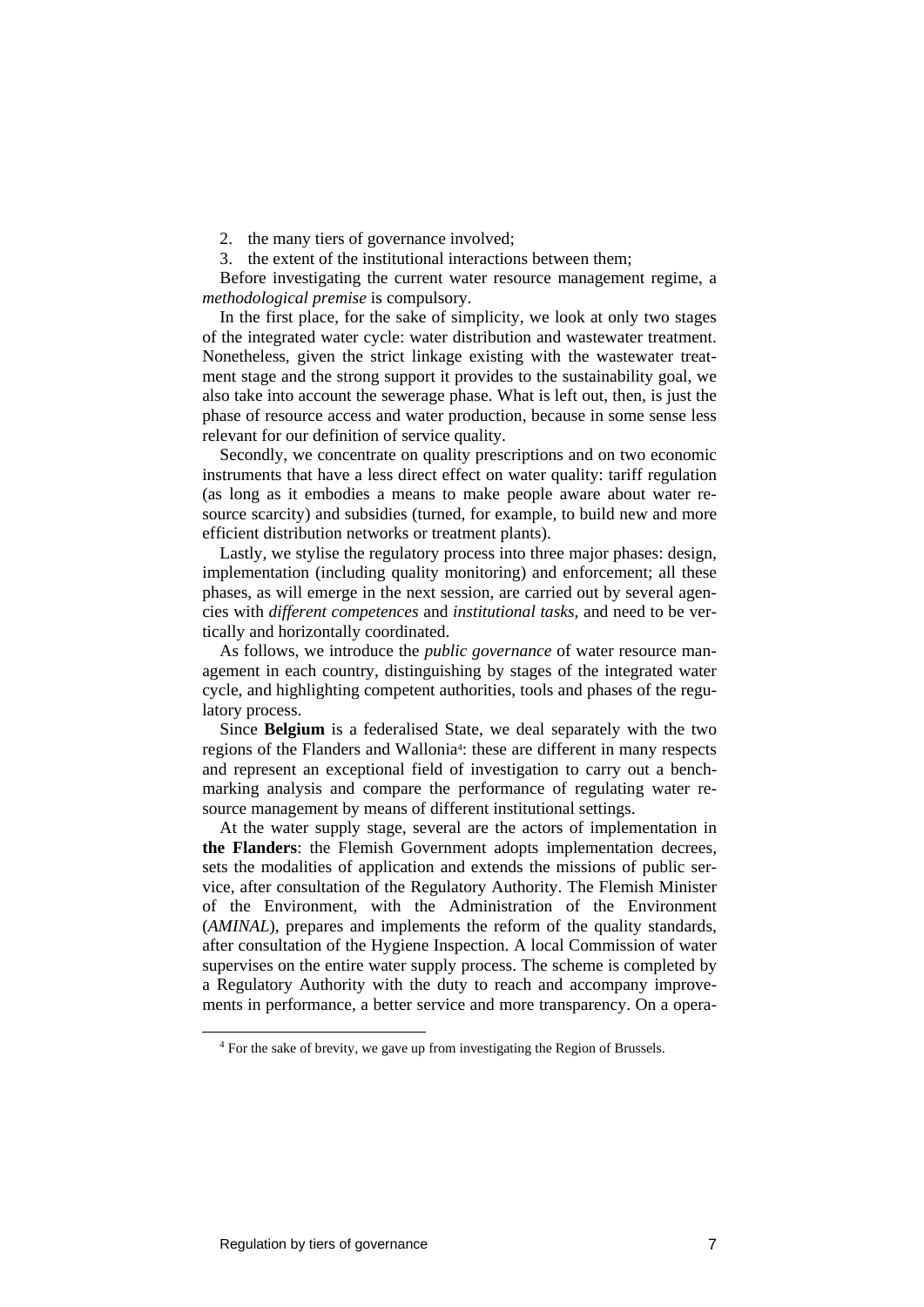tional level, many prescriptive instruments are used, and quality controls have been reinforced. Concerning the target of a decrease in drinking water consumption, the Regional legislator allocates subsidies for investments and operation of new infrastructures. A mechanism of price control remains functioning at the Federal level: the Federal Minister of Economic Affairs (Commission of Prices) gives his prior consent to any price increase (to control over inflation).

The objective for sewerage is tied to wastewater treatment. It is the Commune to formulate intentions to conduct works on sewers, the environmental agency *VMM* (*Vlaamse Milieumaatschappij)* makes the planning on a yearly basis and the Minister of the Environment adopts the subsidisation programme. Also the Province plays a role: it supervises the construction works conducted by the Commune. Here, instruments are mainly incentive-based. Concerning wastewater treatment, in 1991, the former regional and public treatment company was split into the *VMM* and one mixed company *Aquafin*5. *Aquafin* has the duty to build all the treatment plants and main sewers necessary to fit with the requirements of the *EC 1991 Directive on urban wastewater*. Moreover, it realises investment plans adopted by the Government on the whole regional territory, and operates infrastructures. Also wastewater treatment is highly subsidised: the Region invests every year for the *supracommunal* wastewater treatment, in respect to a convention signed between *Aquafin* and the Flemish Government. Finally, it is to mention that financial incentives are used to improve effectiveness of *Aquafin*, under the form of rewards (or penalties) given the respect (or not) of standards.

In **Wallonia**, at the supply stage, public actors are embodied by the Walloon Government, the Federal Minister of Economic Affairs, the *SPGE* (*Société Publique de Gestion de l'Eau*) the *DGRNE* (*Direction Générale des Ressources Naturelles et de l'Environnement*) and the Local Council. The Walloon Region makes use of several prescriptive instruments to insist on the norms of quality. The administration (i.e., the *DGRNE*) controls over the strict respect of legally-binding standards and adopts, if necessary, corrective measures. The public service obligations are detailed in the contractual agreement concluded between the regional company (*SWDE*) and the Region. Price determination remains a competence of the Local Council, with prior consent of the Federal Minister of Economic Affairs for price increases.

In Wallonia, Communes (formally competent on sewerage), the Government, the Minister of Water, the *SPGE* (that manages the *PASH*, *Plan d'assainissement par sous bassin hydrographique*), intercommunal asso-

 <sup>5</sup> A partnership between the Region and an international water company, *Severn Trent*.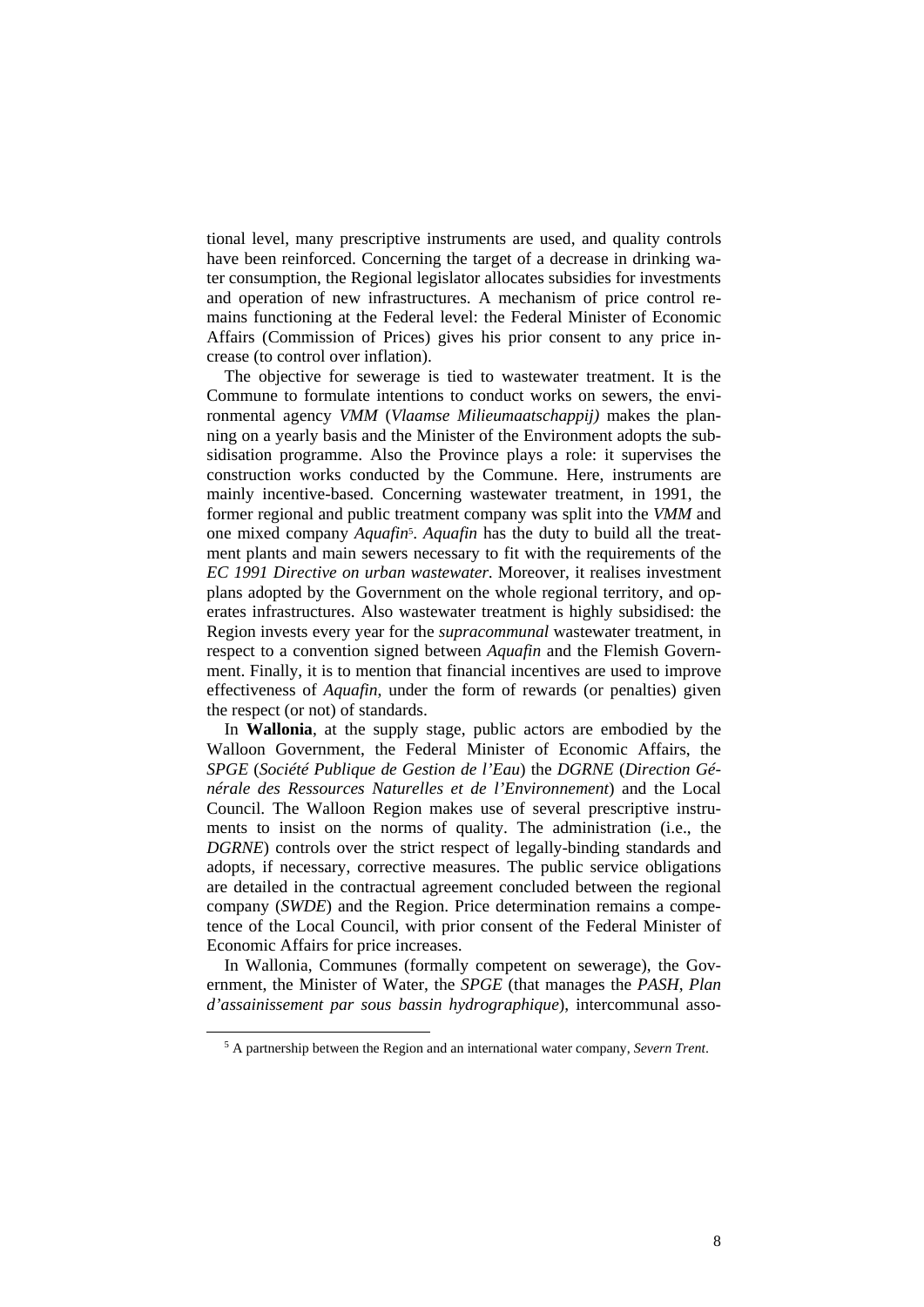ciations (which prepare the *PASH* under the supervision of *SPGE*, execute the construction works and operate treatment plants and sewers), and regional administrations (*DGRNE*, but also *DATLP*, *DGPL*) are the main actors of implementation at the sewerage and wastewater treatment stages. As prescriptive instruments, the Region sets a planning and determines a set of priorities. At the tributary basin scale, there is the *PASH*. As incentive, if works are included in a specific planning (i.e., the *PASH*), the Commune is granted of subsidies for the construction and refection of sewers.

Also in **France**, water resource management is shared among several entities, acting at EU, national, departmental and local level, and performing different, limited tasks. In general, we identify the Government, the Ministry of Environment, the Ministry of Health, the municipalities, the Prefect, the *DDAF* (*Directions Dèpartementales de l'Agriculture et de la Foret*), the *DDAFSS* (*Directions Dèpartmentales des Affaires Sanitaires et Sociales*), the *IIC* (*Inspection des Installations Classées*), the Basin Agencies (*Artois-Picardie*, *Seine-Normandie*, *Loire-Bretagne*, *Adour-Garonne*, *Rhin-Meuse*, *Rhone-Méditerranée*).

At the water distribution stage, in application of the *EU Directive no. 98/93* on drinking water, the *Decree no. 2001-1220* fixes some microbiological, chemical and indicative parameters. A self-regulation is also in place, being the service provider obliged to continually control the quality of the water supplied. The *DDAFSS* (*Directions Dèpartmentales des Affaires Sanitaires et Sociales*) or authorised agents do the sampling of water, and the analyses are then elaborated by laboratories certified by the Ministry of Health. When the health parameters are not respected, the distributor must inform the mayor and the Prefect, who take corrective measure to ensure compliance with standards. If the Prefect decides that water quality represents serious health problems, it can take all measures necessary to interrupt or restrict water use. Regarding tariffs, a binomial mechanism is applied: the latter part is based on consumption, which enables a better use of drinking water. In the case of *régies*, these tariffs are fixed year by year, deliberated in the municipal Council. Regarding delegation contracts, they are fixed during the contract awarding (when the price evolution is specified too). An important part of investments in water supply infrastructure can be covered by subsidies, through Basin authorities and the *FNE* (*Founds National de l'Eau*). *Départements*, Regions and the EU can also contribute to partially subsidising investments.

Sewage collection and treatment is planned at the municipal level. It is the municipality to decide those zones in which collective and individual sanitation must be established. Municipalities must ensure the control of individual treatment infrastructure through an organism named *SPANC*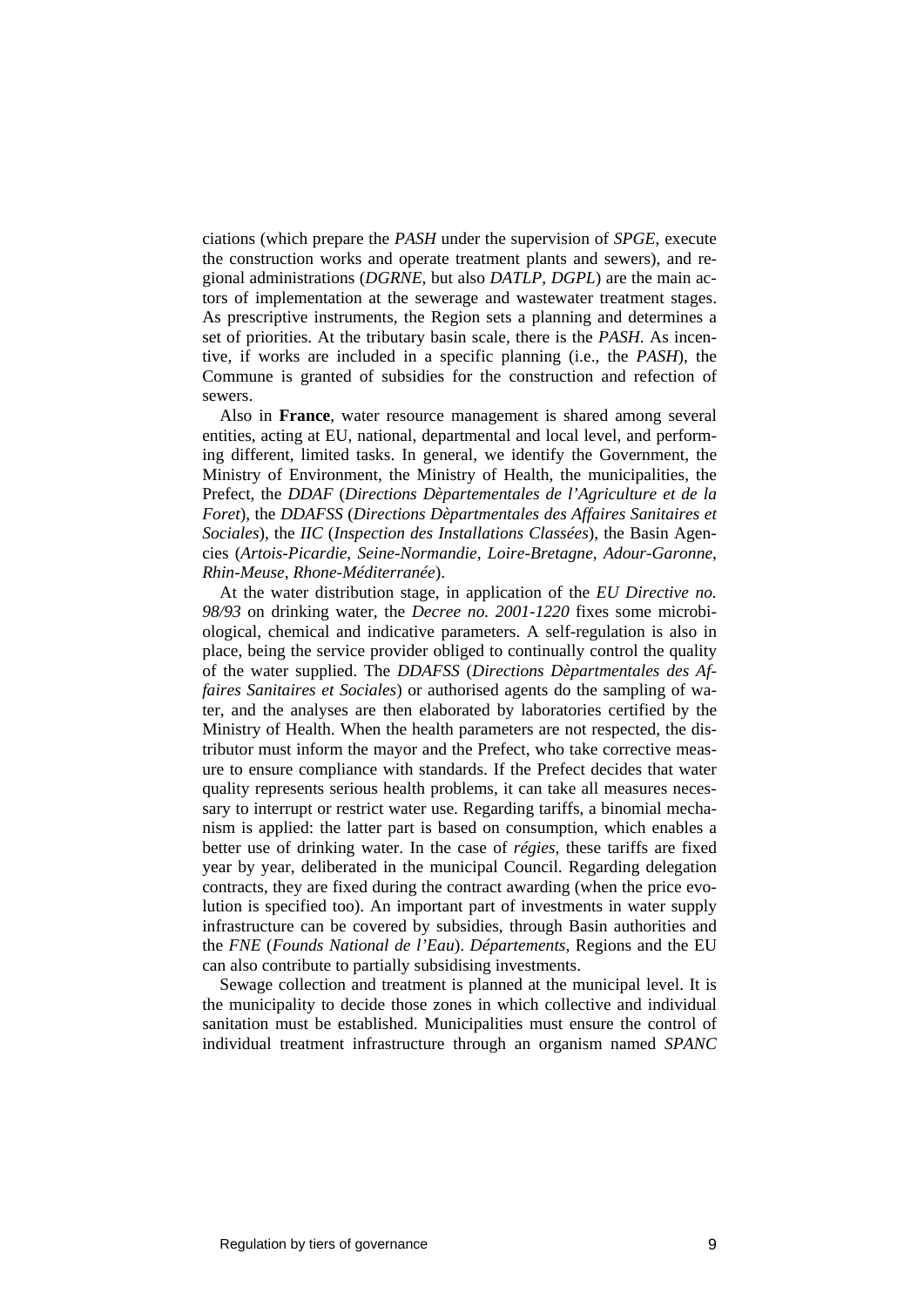(*Service Public de Contrôle des Dispositifs d'Assainissement non Collectif*). It is the municipality to deliver authorisations and define the conditions of discharges in sewers (characteristics of effluents, and means to follow-up these effluents). A sanitation charge (*Redevance d'assainissement*) is fixed by the municipality, and paid by all users connected or connectable to a sanitation service. The revenue pays the service of wastewater collection, transport and treatment. The Basin Agencies and the *FNE* (at department level) give subsidies for sanitation works and their operation. *Départements*, regions and EU funds can also give subsidies. Treatment plants can work only after wastewater that came out of the plant has been sampled, controlled and is conform to quality standards. Control of discharges from wastewater treatment plants is established as follows: each operator is responsible for establishing a system of self regulation of the facilities. The results are then given each month to the Water Police Service (*DDAF*, *DDE* or navigation services) and the Basin Agency.

In **Italy**, diverse are the institutions working at the different tiers of the governance. The *Galli Law* created the Committee of vigilance (*CoViRI*, *Comitato per la Vigilanza sull'uso delle Risorse Idriche*), below the Ministry of Public Works, depending on the Ministry for Environment, to monitor the implementation of the reform process. The Committee also determines and adapts rates and protects customers' interest. At the national level, an agency has been created to protect environment: this is called *ANPA* (*Agenzia Nazionale per la Protezione dell'Ambiente*). Depending on the Ministry for Environment, it defines the rules, norms and standards for water discharges. The Ministry of Health is responsible for quality control. Since 1999, it is the Ministry for Environment, responsible for water resource management, to provide the general framework for the service level (i.e., continuity) and rules for tariffs determination (i.e., proposals for normalised methods of price calculation). The Ministry of Infrastructures maintains an important role in national scale infrastructure management (i.e., long-distance water supply). Regions are very powerful entities, in as much they embody key-actors in implementing the *Galli Law*: they design the borders of the *ATO*s (*Aree Territoriali Ottimali*) and guide the cooperation between Communes, grant general frameworks for contracts between *ATO* Authorities (*AATO*s) and operators, and so on. They are also responsible for the regional water basin, by monitoring quality and quantity, by designing plans for water use, etc. Following the creation of *ANPA* in 1994, each Region in Italy was required to set up its own branch, the socalled *ARPA* (*Agenzia Regionale per la Protezione dell'Ambiente*), replacing the Local Health Units (*USL*, *Unità Sanitaria Locale*) in dealing with environmental issues: they monitor operators and control industrial actors' discharges of water (and other environmental impacts). Water Basin Au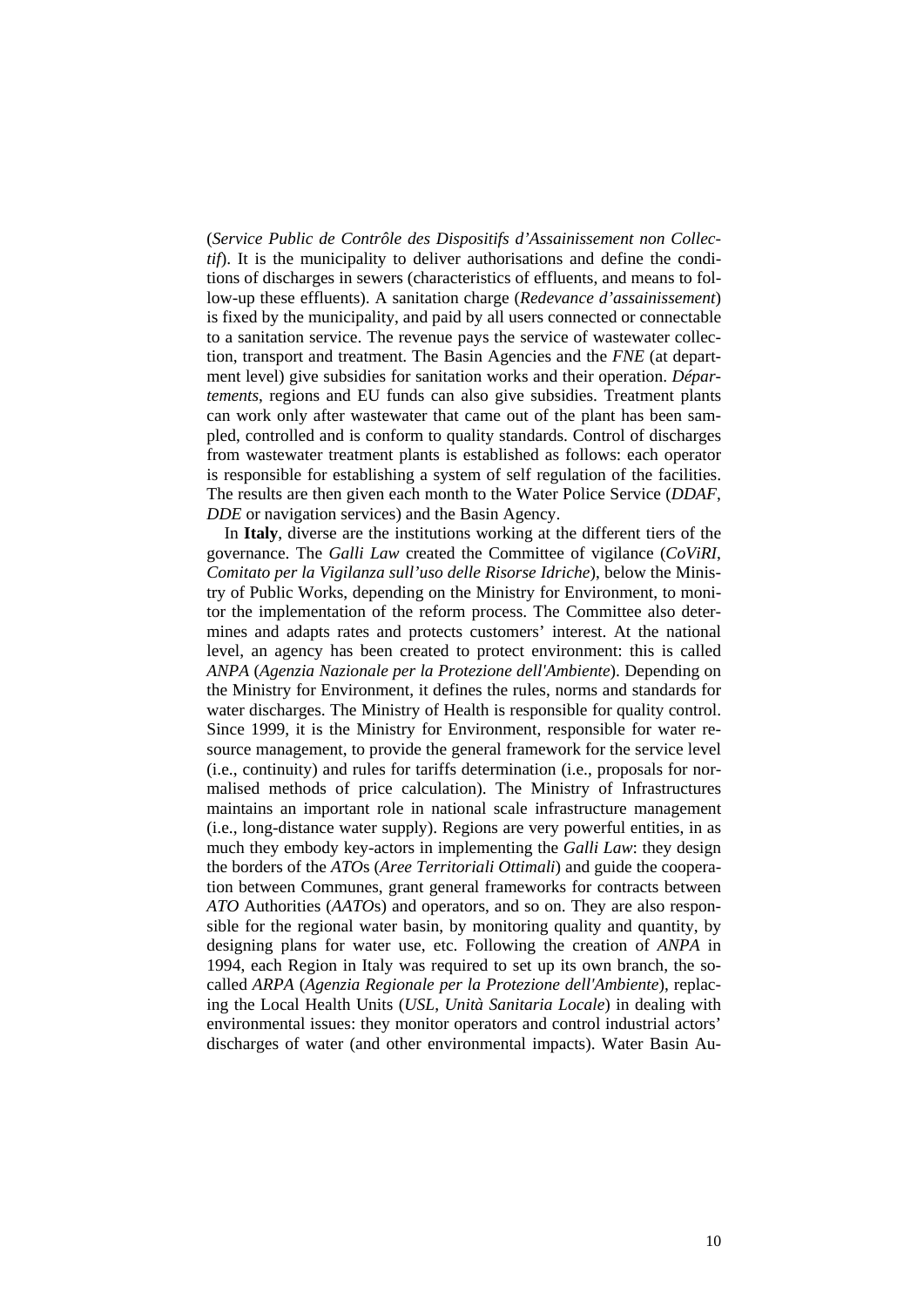thorities (*Autorità di Bacino*), created in 1989 and endowed with technical skills and financial means, are entitled to planning in the Water Basin of competence. At the local level, it is the *AATO* the major entity devoted to water management. The *AATO*, composed of representatives of Communes and the Province, designs a plan (*Piano di Ambito*) to be carried out by the service provider. Moreover, it chooses the mode of management considered as the most appropriate, designs the contract, selects the operator and controls over it.

Concerning water distribution, Regions are responsible for restructuring and regulating: they are in charge of delimiting and designing the *ATO* on the basis of which water services are to be reorganised, defining the forms and methods of cooperation between the local authorities within the *AATO*, defining the rules (adopting a standard agreement and the corresponding conditions) on the basis of which the local authorities in the *AATO* will entrust the integrated water service management to third parties, defining the Contract Standard with the operator, etc. They also update planning and programming instruments concerning water resources and issue directives for the preparation of the investment plans for *ATOs*. CoViRI, as seen above, proposes rules for tariff definition and controls its setting. On the operational level, the usual prescriptive instruments apply to address water quality deterioration (by means of the Ministers, the *ANPA*, the *ARPA*s, the Regions, and so on), and full cost recovery should contribute to reduce water consumption (by means of the *CoViRI*, establishing the tariff method, and *AATO*s determining the relevant variables). The *canone*, fee for use of Commune's infrastructures, represents a valid incentive.

Concerning sewerage and wastewater treatment, municipalities and *AA-TOs* are in charge of the implementation, at the local level, of the *Decree no. 152/1999* (integrating *EC 1991 Directives*) on the sanitation domain: Regions participate to this action by way of controls. Again, licenses for discharges and water quality plans contribute to raise the quality (the *AR-PA*s, the *AATO*s and the Regions playing a crucial role), and several economic incentives work to improve the current state: through subsidies and funds provided at the regional, national and EU level.

The public governance of water resource management in **Spain** can be summed up as follows. It is the Ministry for Environment to legislate on water resource management: the Secretary of State (*Secretaría de Estado de Aguas y Costas*) establishes regulations on waters and coasts, the Directorate General of Hydraulic Works and Quality of Waters (*Dirección General de Obras Hidráulicas y Calidad de las Aguas*) elaborates the *National Hydrological Plan* and controls over all those activities might affect the hydraulic public domain. The *DGOHCA* is also responsible for authorising wastewater discharges. Autonomous Communities are in charge of the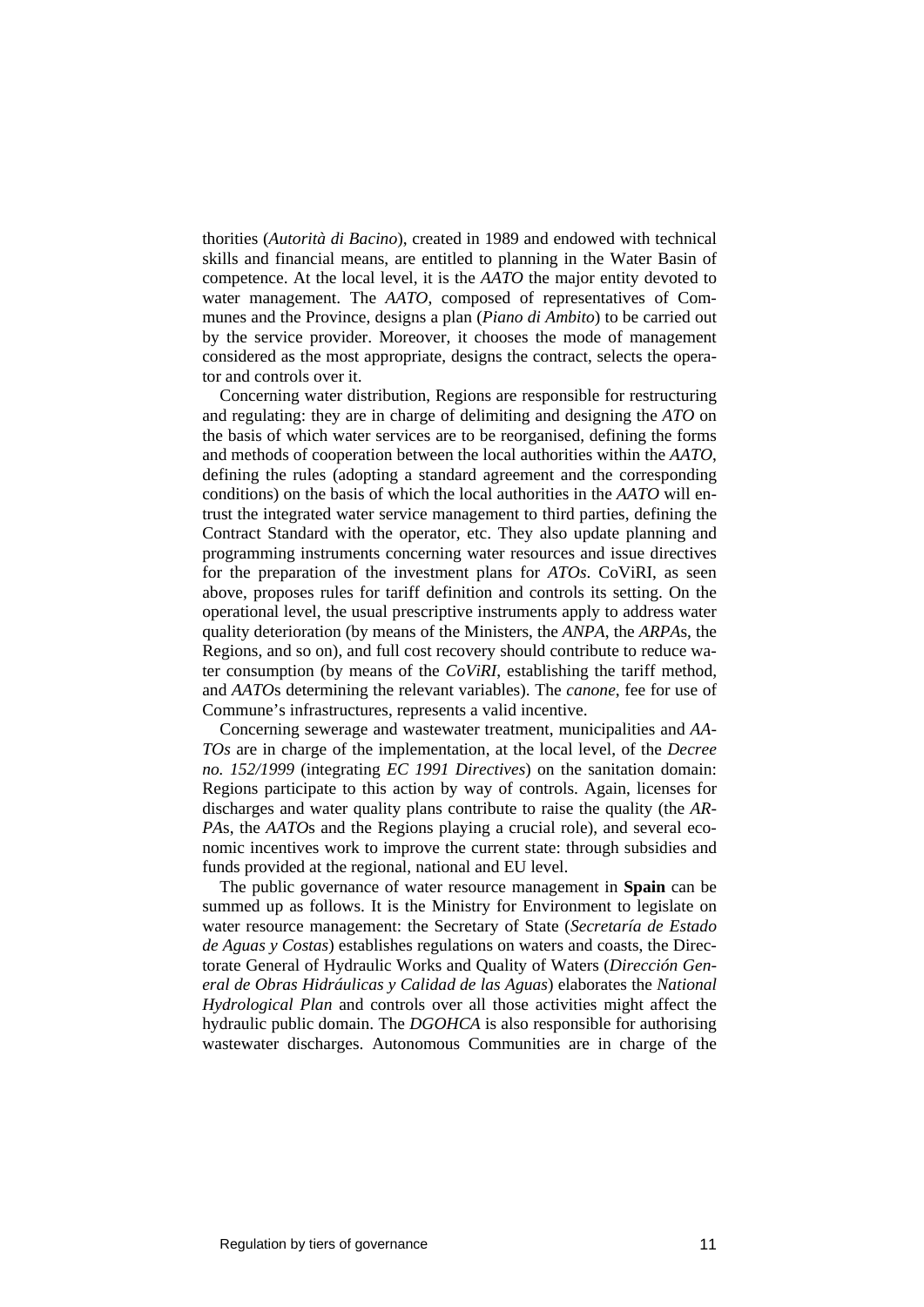execution of legislation and can elaborate additional rules for environmental protection. *Confederaciones Hidrográficas and Administraciónes Hidrográficas* are responsible for the elaboration and follow-up of the Hydrological Plan of basins (*Plan Hidrológico de Cuenca*) and control water quality and discharges (*Comisarias de Agua*).

*Law no. 48/1998* specifies general parameters within which water distribution contracts should be granted, but it is up to municipalities to establish more accurate clauses regarding contracts, which are different in each local case. Microbiological, chemical and indicative parameters have been fixed by the *Royal decree no. 140/2003 on health criteria for drinking water*: municipalities are responsible for guaranteeing water quality control (at the tap and in the drinking water reservoirs prior distribution). Regarding water tariffs, each municipality can follow a different pattern: there is either a fixed tariff or a binomial tariff (most current). Tariffs are proposed by service providers to municipalities, which in effect establish and impose it. A Price Commission (at Autonomous Community level) is legally bound to authorise water supply tariffs approved by municipalities, in order to prevent raise in price higher than the rate of inflation. Concerning wastewater networks and treatment, sewage networks are mostly managed directly by municipalities, that often carry out the construction of sewage disposal networks. Regarding wastewater treatment, private participation has significantly increased with the *EC 1991 Directives* on urban wastewater treatment, due to the important financial investments needed and technological know-how.

Most Autonomous Communities have developed regional plans for wastewater collection and treatment, and most were actually designed before the National Plan for Wastewater Treatment (*Plan Nacional de Saneamiento y Depuracion de Aguas Residuales*, conceived by the Ministry for Environment as a document to provide some guidelines for wastewater management and treatment). Quality requirements for sewage collection systems must be respected, and restrictions are imposed on discharges (i.e., prior authorisation of River Basin Authorities is needed). Subsidies are given by the central government and the EU (i.e., EU Cohesion Funds). Most Autonomous Communities have also set up the water sanitation charge, which is based on the volume of water consumed. A better control of wastewater discharges is envisaged, basically through prescriptions. The control of discharges from wastewater treatment plants is established according to EU requirements and must be controlled by River Basin Authorities and Autonomous Communities. Investment plans are established in the National Plan for the development of wastewater treatment plants. Discharge fees (*canónes de vertido*) are set up, collected and managed by River Basin Authorities; while, sewage treatment charges are es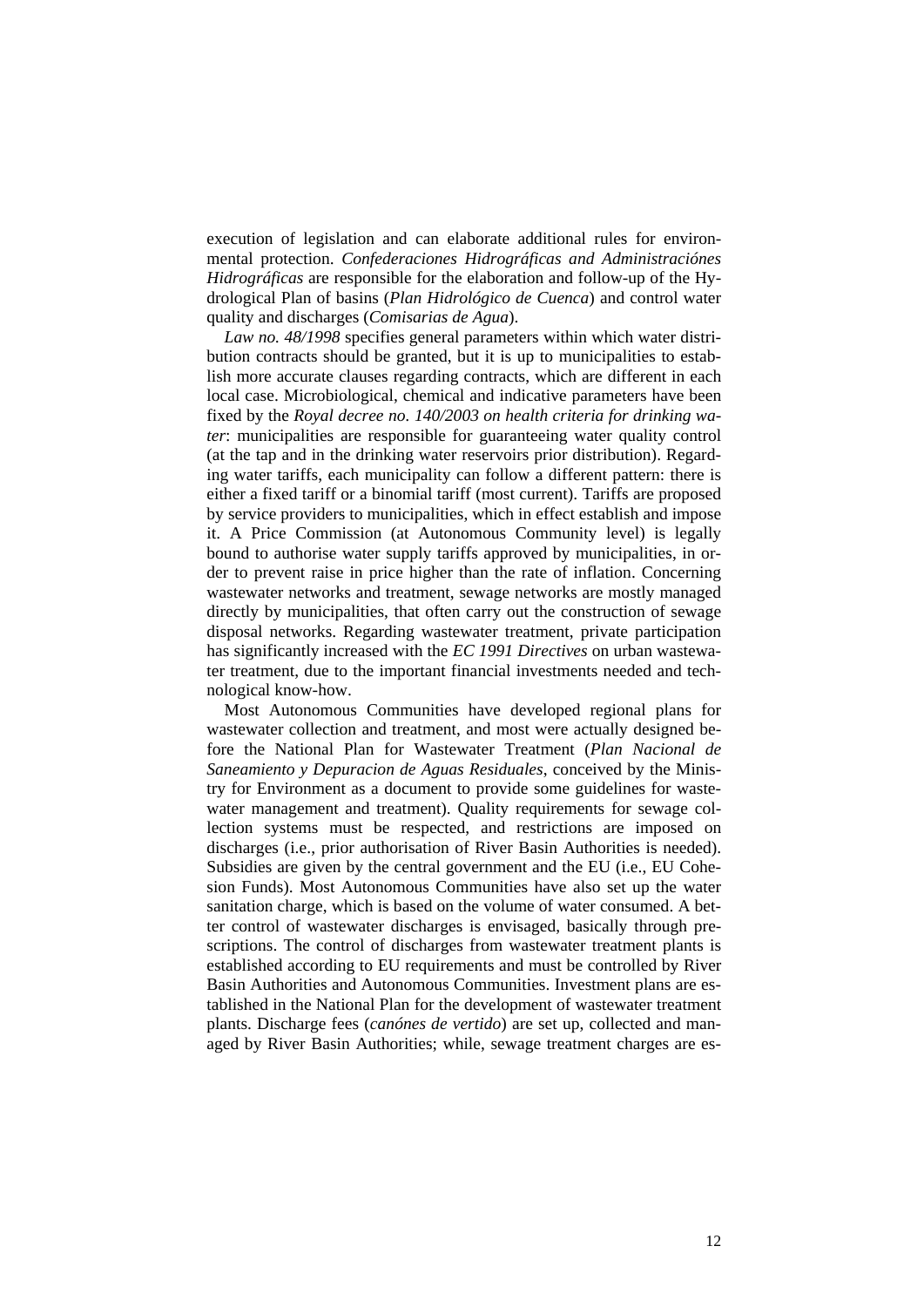tablished and regulated by Autonomous Communities. Calculation of charges is often based on water consumption and total revenue help finance the construction and operation of water treatment. In order to encourage Autonomous Communities to implement regional plans, subsidies are given by the central government and the EU whereas Autonomous Communities have established a regional plan for wastewater treatment and put into place a water sanitation charge (*canón de saneamiento*) covering the cost of construction and running of the wastewater treatment infrastructure.

In **the Netherlands**, the public governance behind water resource management seems to be straightforward: groundwater resource access is mainly delegated to the twelve Provinces; the *V&W* (Ministry of Transport, Public Works and Water Management) and the Water Boards are in charge for surface waters. The treatment and distribution of drinking water is in the responsibility of the drinking water companies but, as ordinary, municipalities and Provinces have a great say in their functioning, being their main shareholders. Sewage collection is part of the municipalities' tasks, while treatment of the sewage has generally been delegated to Water Boards.

Water Boards are also responsible for the overall water management within respective regions. As a consequence of this division of tasks, coordination of activities is essential and strong ties are created between different actors.

The *V&W* and the Ministry of Housing Spatial Planning and Environment (*VROM*) are the two most important ministries involved directly in the water management sector. The *V&W* is finally responsible for sewage treatment and surface water quality, while, *VROM* is responsible for drinking water and its quality. The *V&W* and the Institute for Inland Water Management and Wastewater Treatment (*RIZA*) are the main preparatory bodies for new legislations/regulations. Drinking Water Companies are responsible for extraction/abstraction of water, treatment and distribution. Inspectors from the *VROM* supervise the quality of the drinking water produced. Municipalities collect wastewater and, at the end of the water cycle, the Water Boards treat the wastewater. Like provincial and municipal authorities, Water Boards are also decentralised government bodies: these can, for example, draw up regulations and levy taxes. The EU Water Framework Directive is to influence the institutional set-up of Water Boards, since they are not arranged according to the River Basin principle. Tasks and competencies of Water Boards can be summarised in two Dutch words, *waterstaatkundige verzorging*, meaning "taking care of the state of water infrastructure".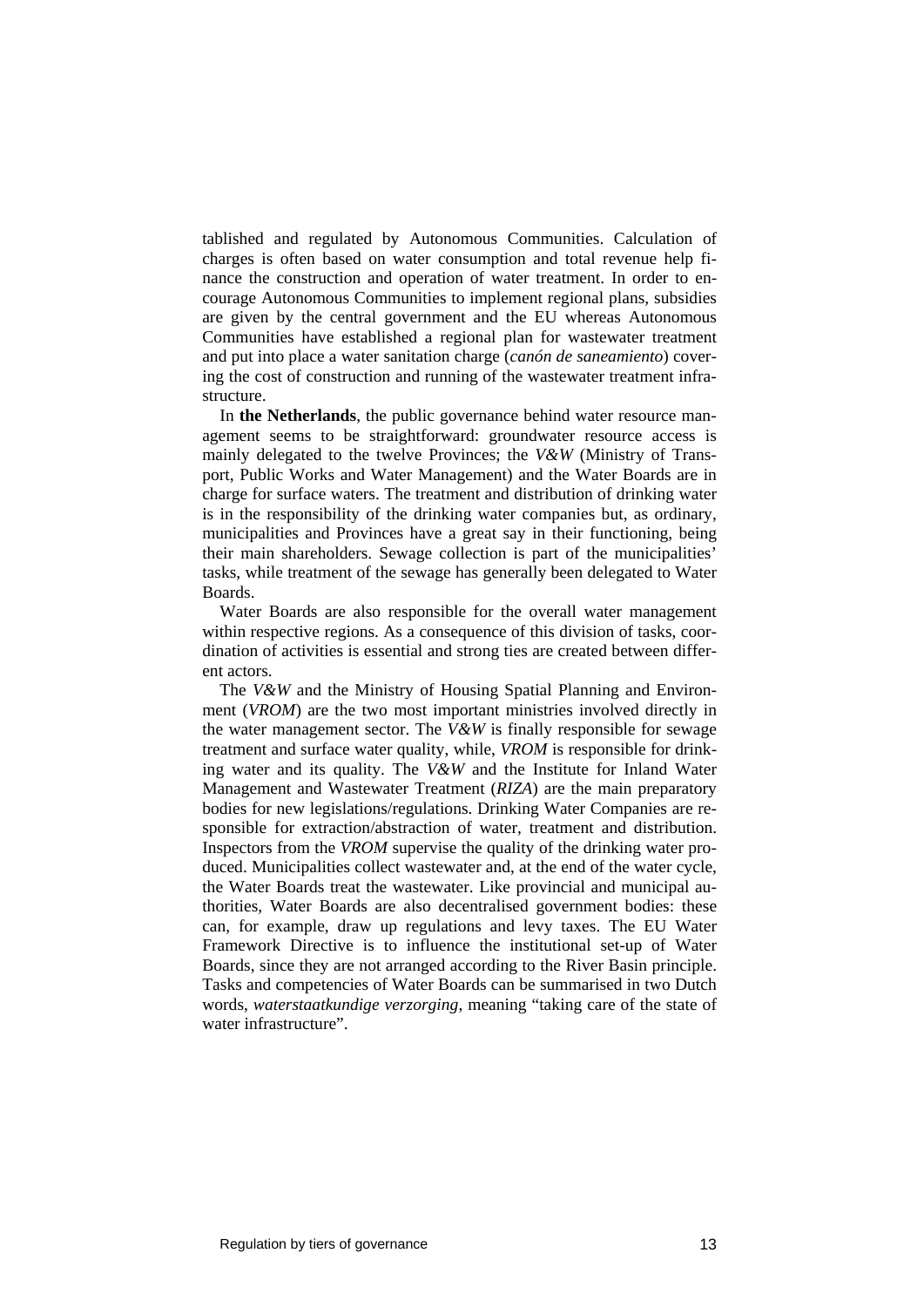The provincial level is the one where most of the vertical and horizontal coordination of the government is concentrated. Provinces are required to coordinate policies of the various sectors like environment, transportation, nature housing, physical planning, etc. These receive directives from the national level and pass them on to municipalities and the Water Boards for implementation, but also may have their own policies. In addition to this responsibility, Provinces also act as representatives of municipalities and Water Boards in front of the national government.

The *VEWIN* (association of drinking water companies) carries out a benchmarking study: different indicators related to water quality, services, environment and finance are collected and compared for Dutch water companies. The benchmarking study is used to increase the transparency of the performance of the companies and provide an instrument, which can be used to improve companies' processes. Among the actors of implementation, we have the Inspectorate for the Environment (a part of the Ministry of Housing, Spatial Planning and Environment) responsible in case of drinking water production and supply; the *VEWIN* exerts pressure on the water companies to keep up the performance.

For sewerage, different prescriptive instruments are used: the Environmental Management Act points out the Municipality is obliged to draft an annual environmental and a sewerage plan. The Water Boards are able to change this draft by putting in a petition. Another arrangement between the Water Boards and the Municipality is the *connection permit* in which requirements from the Municipality and the Water Board are described. The Pollution of Surface Waters Act establishes that licences are required to set up or operate any establishment and for discharge of wastewater: Water Boards use income from these levies to finance investments required to combat and prevent pollution. In addition to the income from the levies, Water Boards can also have access to bank loans borrowing at a rate lower than the commercial rates. The Water Boards charge polluters of the surface and the ground water to protect the raw water sources. Inspectors of the Ministry of Spatial Planning, Environment and Housing analyse the soil conditions, which are remarked by the water boards or the Provinces. Standards are also set, which points out the quality norms of the effluent. If the Water Board is not able to purify the wastewater according the national regulation, fines or charges need to be paid; as a last resort, discharge permits can be withdrawn. Water Boards share responsibility for the quality of surface waters with the Department of Traffic And Water Management of the Ministry of Transport, Public works and Water management.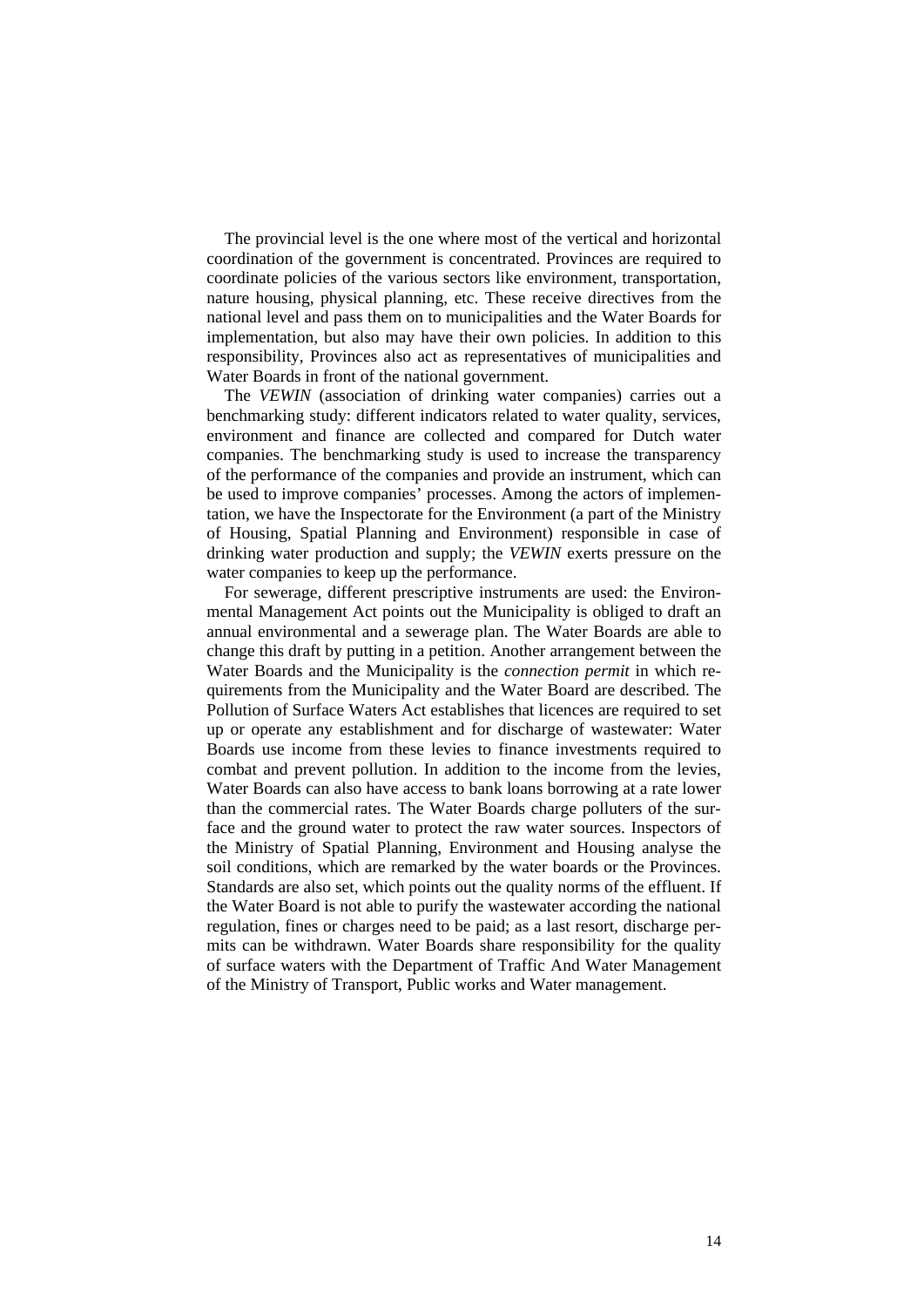## **3 Regulation of water quality by tiers of governance: the rationale**

The *multiplicity* of public agencies operating at *different tiers of governance* is explicable looking at the many subtleties and complications that usually arise in addressing service quality issues. We limit to mention some of them: for example, how to identify the community (or the communities) affected by it? How to determine the level of service quality to provide? How to realize to what extent are people affected?

We exemplify the rationale behind the multi-actor/multi-tier governance of water resource management regimes in the following understanding. It is the relevant geographical and temporal dimensions of the service quality issue to address that allow:

- selecting the most suitable tier over which to let competent agencies work, and
- attaching to them an institutional task.

In this paper, we do not intend to stress the *multi-actor* aspect of regulation; rather, we aim at acknowledging that water resource management can not be governed efficiently only by making use of one single tier of governance. As observed in our country-screenings, water resource management is regulated by relying on several *distinct*, but *interfacing*, levels.

What has emerged from our country-screening is an integrated and, as much as possible, coordinated institutional frame that we call *governance*. Despite the many precise definitions seldom attached to the notion of *governance*, we interpret it in terms of the organisational structures and administrative processes by which regulation is carried out. Governance in the water resource management regime is composed of *multiple agencies*, placed at *different tiers*, carrying out their regulatory activity by means of *different tools* and performing *different phases* of the regulatory process.

In our opinion, such a *structural* approach represents a useful starting point for the economics of service quality regulation: in particular, it might contribute to achieve better regulatory outcomes than simply referring to the design of *a priori* exhaustive rules and *optimal* incentive mechanisms. The actual distribution of agencies within a given governance regime, and their concrete operations at different momentum of the regulatory process, in fact, determines the overall performance of the sector into account: if an agency at some level of governance, established with the institutional task of monitoring the actual implementation of a prescriptive quality requirement (set by an authority at the national or supranational level) does not perform adequately its mission, all the regulatory action will be negatively affected.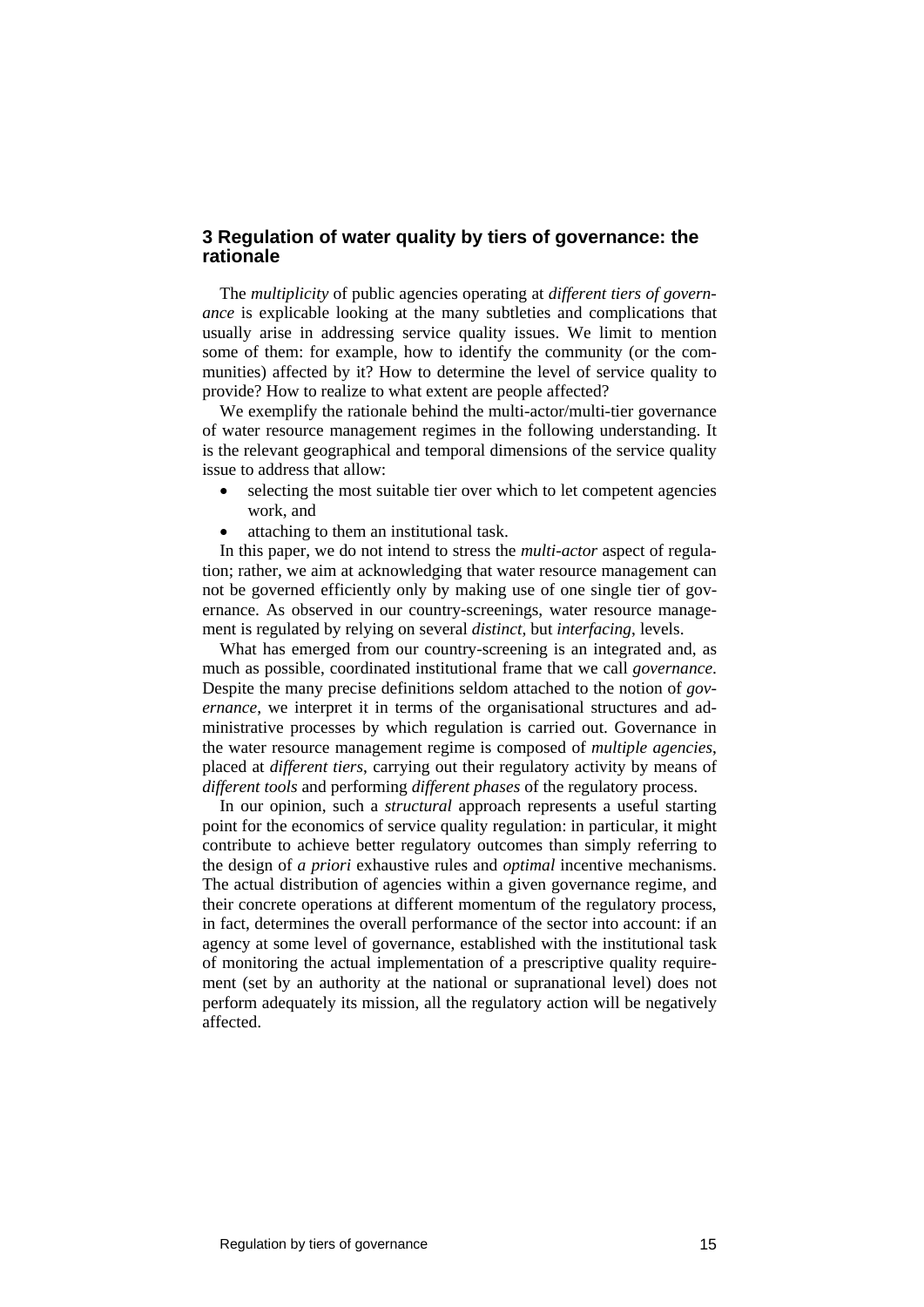Then, all the efforts provided at the design phase to prepare *complete* rules and incentive schemes would be fruitless. In general, quality prescriptions and tariff regulation are not self-executing: when these are implemented inadequately, even rules and incentive mechanisms that in principle are valid will prove to be insufficient to neutralise unsustainable practices in resource use (see also Bressers and Kuks, 2004, 45).

At the same time, agencies in charge of the implementation phases could intervene to partially correct (or attenuate) the possible distortions set at the design stage.

First, to investigate the governance of water resource management regimes is crucial to identify the underlying principle guiding its constitution. The emerging stylised multi-actor/multi-level institutional frame is inspired by a straightforward and pragmatic rationale: the better (worse) the service quality, the more the positive (negative) effects will favour (penalise) *that* community living in *that* area at *that* time. In effect, whatever the service quality issue to address, the regulatory agency in charge of granting a given community will identify a geographical and a temporal dimension. As long as the regulatory agency properly performs its duties, however, it is likely that beneficial spillovers will arise for others outside *that* community and *in the future*. On the contrary, if it does not perform appropriately, some negative externalities will originate. But increasing service quality costs and it can not be discerned by monetary constraints: the public agency will be, then, requested to achieve that level of quality that *its* community is supposed to ask for (i.e., what the community is ready to pay for), irrespective of spillovers.

Assuming that public authorities just care for the social welfare of the (*spatially* and *temporally* defined) community they work for, negative externalities can be adequately addressed only at higher levels. Therefore, some sort of vertical and horizontal coordination has to take place so that the common good (i.e., water resource sustainability) can be ensured on behalf of the *global* community and of *future generations*.

The opportunity of making use of several governance tiers (shifting upward or downward according to the spatial and temporal scope of the public action) to properly cope with service quality issues implies an *administrative* and *functional* fragmentation of competences (for its distinction, see section no. 1.). Then, public agencies (each fulfilling a given institutional task) need to be *integrated* and *coordinated*, so that the overall public action could result as much as coherent and effective. From a vertical point of view, the following implications derive from this logics:

- the coordinating function is to be carried out by the authority at the highest level;
- depending on the scope of the relevant quality dimensions,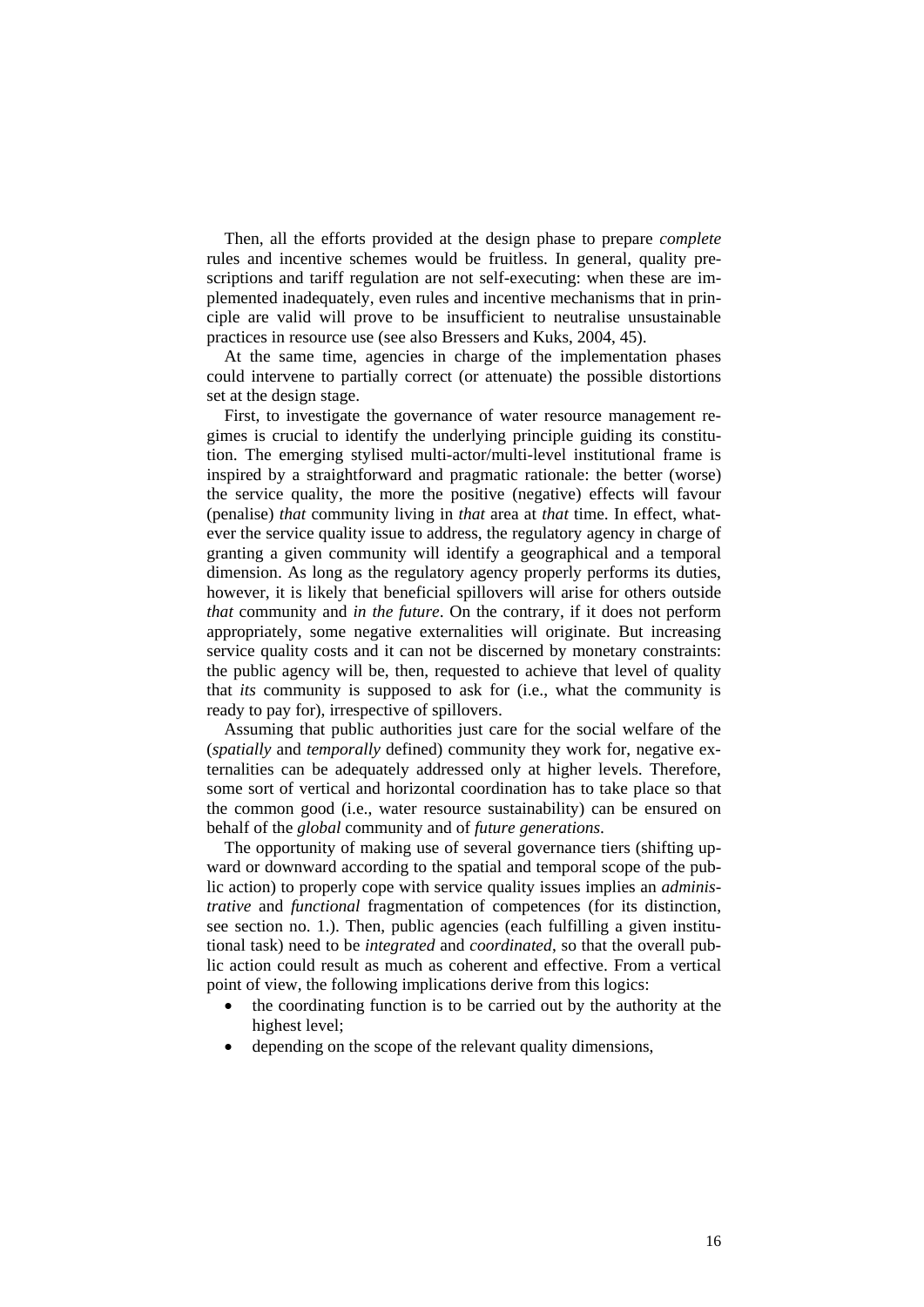- o the design of regulatory tools fits the agency operating at higher levels;
- o the regulatory tool will be implemented at more than one tier of governance.

From a horizontal perspective, following the definition of *functional* (territorially) areas of intervention (i.e., the constitution of water basins), regulatory regimes will result in as many *sub-regimes* as necessary, each replicating the general rationale on a specified territorial (i.e., basin) scale.

The major insight from adopting such a *governance* perspective is that each regulatory tool is meant as taking place by means of several agencies fulfilling, at different tiers, only some phases of the entire regulatory process. Regulating by relying on more than one level might embody a feasible device to adequately address the multi-facets characteristics of service quality in environmental utilities. However, in order to be effective too, every regulatory tool needs to be properly designed and correspondingly implemented. An integrated and coordinated water resource management regime has to be coherent in many respects: among agencies and tools, between institutional tasks and adopted measures, and along the entire regulatory process (from design to enforcement).

It is emblematic the contribution by Lynn, Heinrich and Hill (2000a, 2000b), in which they note that policy programmes are implemented in a sort of network, where several actors play with different assigned objectives. Consequently, the governance model they build up takes into account not only the objectives and instruments of policy, but also the process of implementation. Researchers are, thus, invited to join such a broader view:

"*the investigator is encouraged to take into account the endogenous nature of factors often assumed to be exogenous, such as local implementation structures or service and resource provider behaviour … Governance research using such a logic also enlarges the intellectual scope of what is called implementation analysis. Within a governance framework, investigators can explore the determinants of policy and program impacts without becoming distracted by the alleged dichotomy between policy-level (…) and street-level (…) explanations of outcomes or performance*" [Lynn, Heinrich and Hill, 2000b, 247].

We consider the adoption of a *governance* perspective exceptionally useful in economic regulation, in as much it increases the chance that empirical research would produce more accurate information for policymakers. Concentrating on just one phase of the process or one regulatory device might push researchers to omit some relevant variables (such as the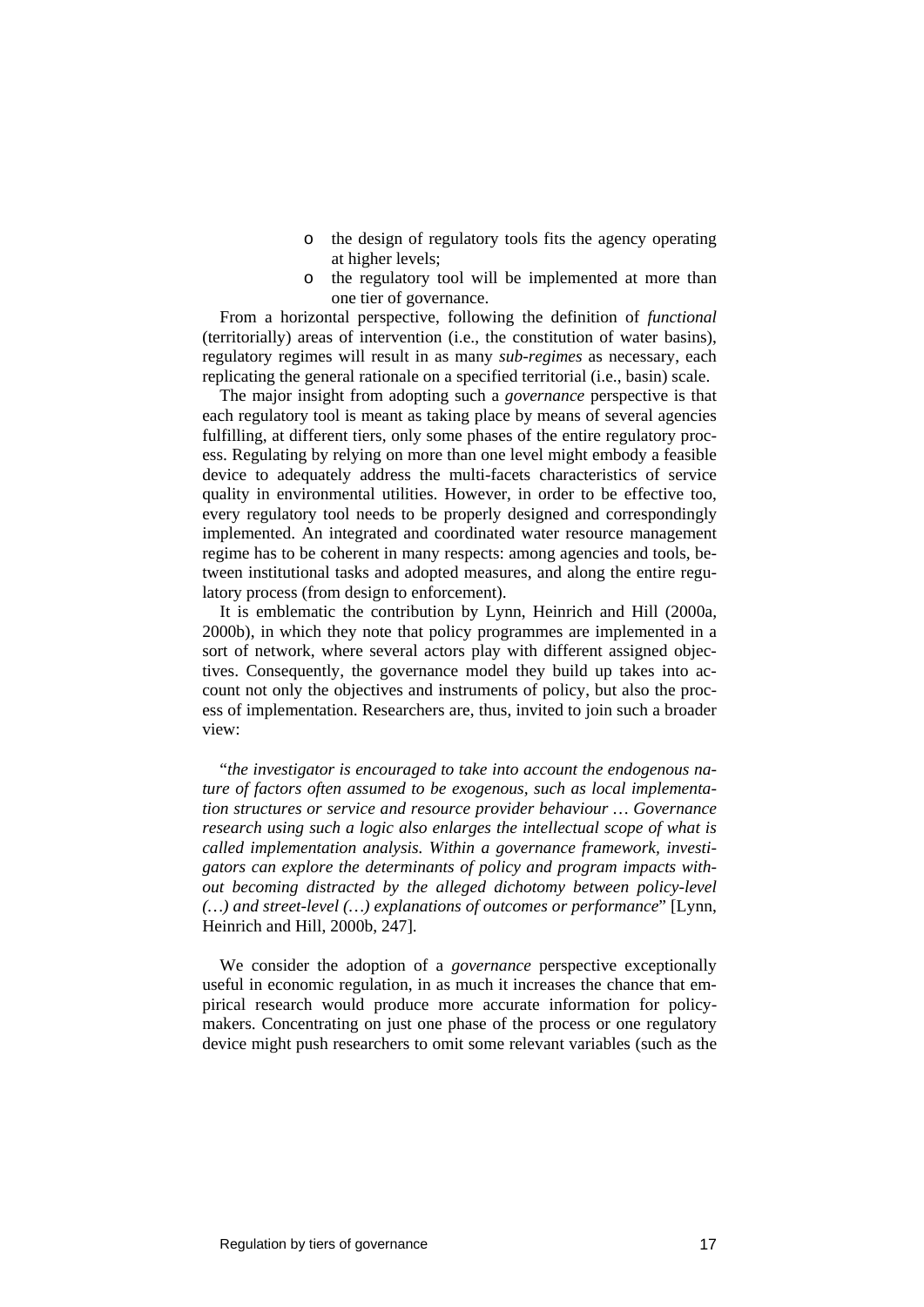extent of the institutional interactions among agencies at different phases of the regulatory process or between different regulatory tools) and lead them to take a *partial* and *biased* account of the public sector intervention.

We assume that a more coordinated governance will imply better sector performance (i.e., water quality). As highlighted by Bressers and Kuks (2004) with regards to water resources management:

"*All in all, we predict that substantial steps towards more coherence will decrease specific forms of unsustainable use and that even in cases of a valid policy design and good implementation, certain specified forms of a lack of coherence will cause flaws in the sustainability of resource use*" [Bressers and Kuks, 2004, 46].

# **4 Conclusions**

The paper was structured as follows. In section no. 2, we investigated the evolution and the state of the art of water resource management regimes in some EU member states and in section no. 3 we drew some major insights. In particular, we figured out a stylised multi-actor/multi-level institutional frame, inspired by a straightforward and pragmatic rationale, and derive some implications for the economics of service quality regulation.

This paper aimed at providing a further viewpoint on the regulation of service quality in public utilities. In our opinion, economic literature should not be constrained either to the design of optimal regulatory incentive schemes, or to the understanding of the strategic games between competing or conflicting principals. To approach more pragmatically regulatory regimes in many public utilities, it would be recommended to recognise that these are composed of *multiple agencies*, placed at *different tiers*, carrying out their regulatory activity by means of *different tools* and performing *different phases* of the regulatory process.

We exemplified the rationale behind the multi-actor/multi-tier governance of water resource management regimes in the following understanding: it is the relevant geographical and temporal dimensions to first select the most suitable tier over which to let competent agencies work and, then, attach to them an institutional task.

We acknowledged that water resource management can not be governed efficiently only by making use of one single tier of governance. What has emerged from our country-screening is an integrated and, as much as possible, coordinated institutional frame that we call *governance*, including all